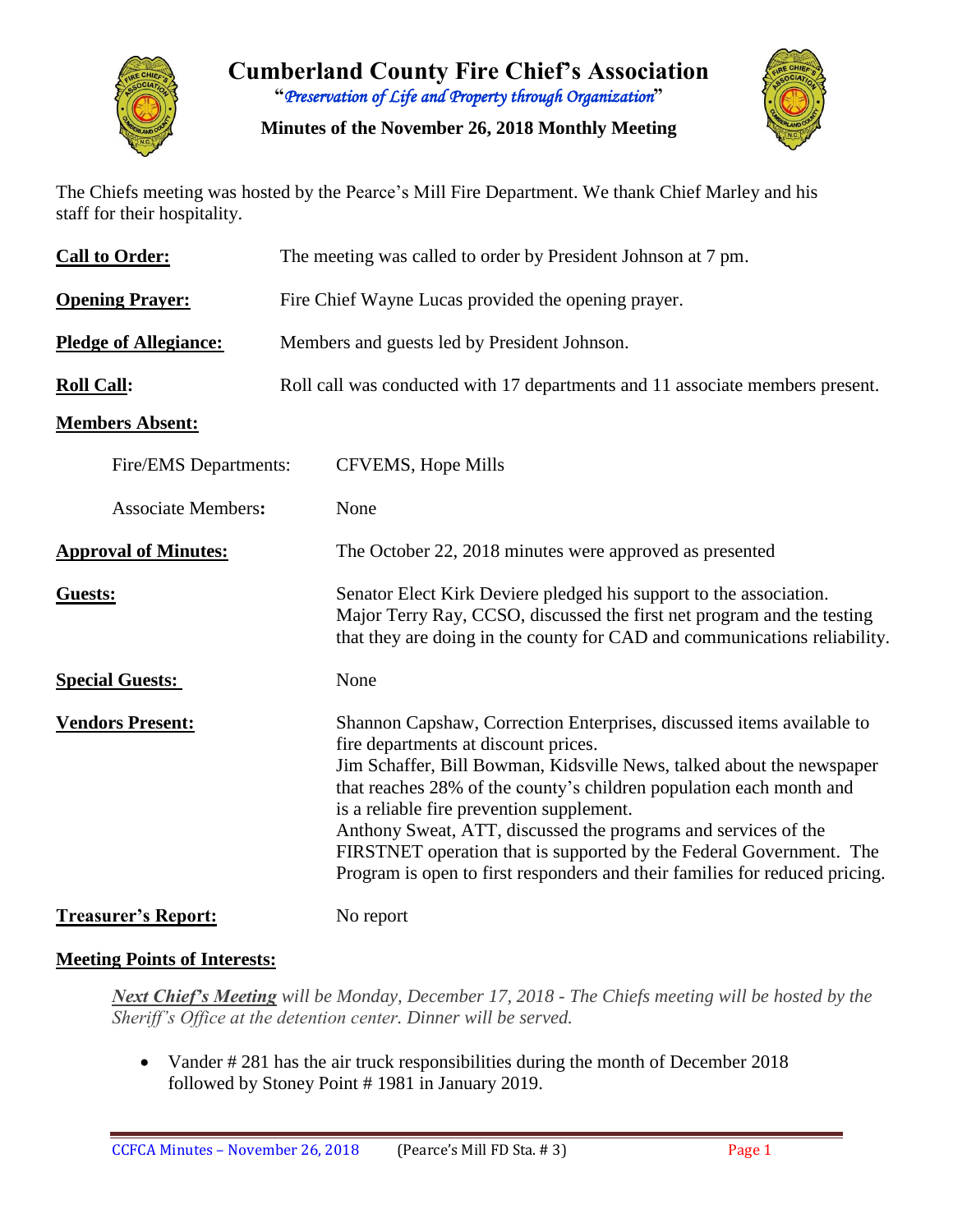#### **OLD BUSINESS**

- 1. President Johnson updated the membership on the current progress of the Mobile Command and Communication Center Bus. All our radio communication assets have been installed. Our radios are in the process of being programmed and are currently at State Viper for that purpose. The telephone and internet service, plumbing and the satellite services are our remaining projects and are almost completed. He hopes to have the bus available and operational by the January 2019 meeting.
- 2. President Johnson stated that all our new ID Tags are pretty much completed. Working on finishing an on-line request page to order replacement and new member tags. We have exhausted our clip supplies and they are back ordered. If you have people who leave your organization, please keep the clips and re-use them. They are the most expensive piece of the tag system. We are now ordering sustainment supplies that will maintain us going forward.
- 3. President Johnson has asked Commissioner Boose to assist us in getting the Fire Chiefs group photo located in the County Building for residents to see. Commissioner Boose is on the county facility maintenance committee.

#### **NEW BUSINESS:**

- 1. President Johnson renewed the NFPA subscription service with a user license of up to 10 log in's at one time.
- 2. President Johnson provided a document for new providers in regards to the OSHA requirements for PFT, TB tine, and Hepatitis B shots. We are no longer using US Healthworks. The Association will still support paying for the procedures listed above with the appropriate agency paying for any additional physical requirements. The new providers are, The Simple Clinic on Southern Avenue in Fayetteville and Eastover Family Care Center on Dunn Rd. in Eastover.
- 3. President Johnson announced the passing of Ed Melvin, former Fire Commissioner and Chief Morris, the first Fire Chief of the Beaver Dam Fire Department. Captain Al Rozier with the Vander VFD lost his son Michael also a former Vander FF. If you know of any former member of our association or a person who has provided significant support to our organization that passes away, please contact President Johnson so that we can inquire if support is needed.
- 4. President Johnson will submit a letter to the County Commissioners requesting that Commissioner Jimmy Keefe be reappointed as the Fire Commissioner and liaison to the CCFCA.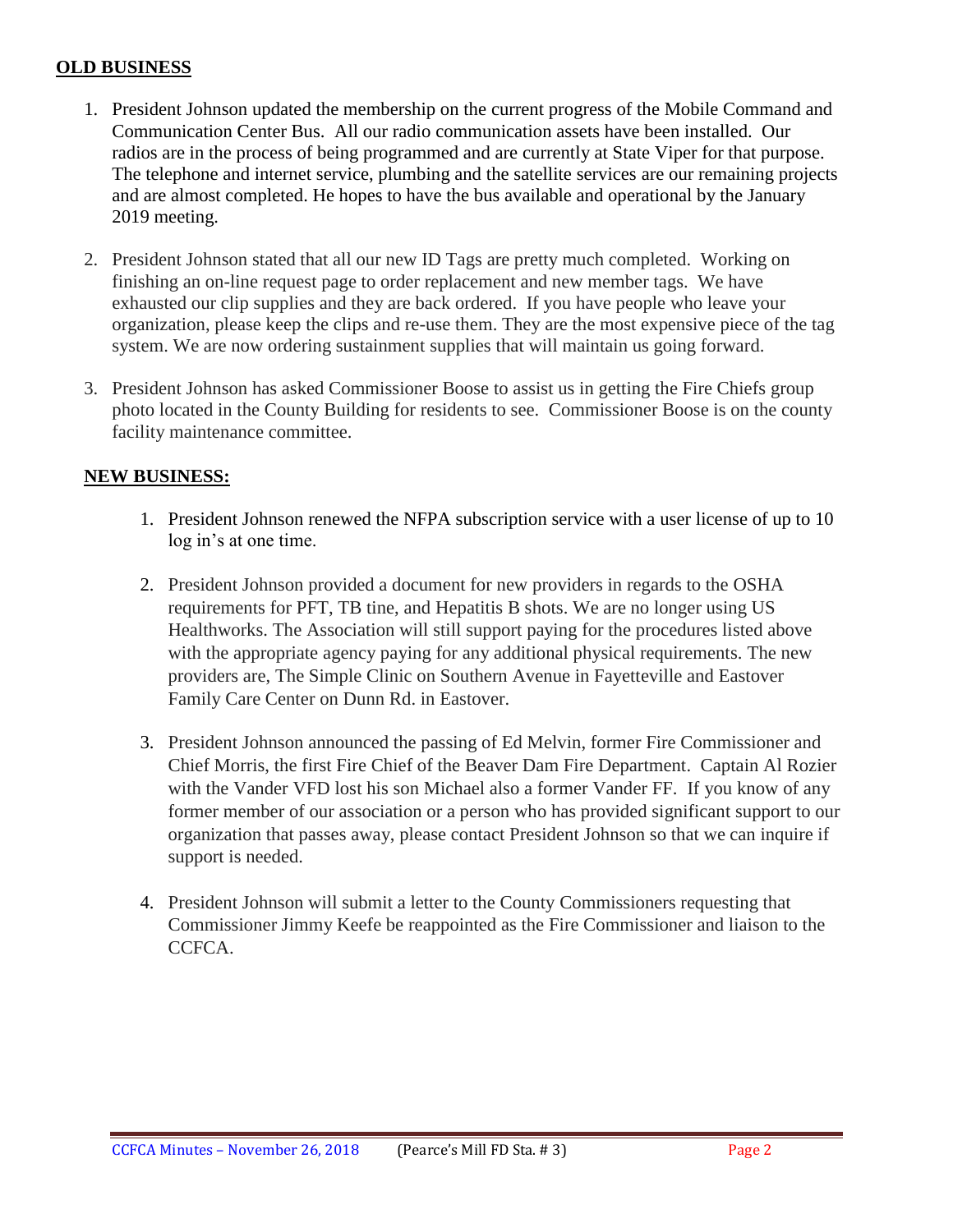#### **COMMITTEE REPORTS:**

#### **ID CARD/TECHNOLOGY COMMITTEE**

- **FYI.** Fire Chiefs are required to send a signed letter or memo with a firefighter requesting an ID Card. For any questions or an appointment contact 424-0694 or e-mail at [cjohnson.spfd@gmail.com](mailto:cjohnson.spfd@gmail.com)
	- No Report

#### **FIRE PREVENTION/EDUCATION COMMITTEE** (To Be Determined)

E-Mail: JEveritte@ci.fay.nc.us

• No Report

**STANDARDS & POLICY COMMITTEE** A/C Kevin Murphy (SPFD # 13) Chairperson, E-Mail: [kmurphy1903@gmail.com](mailto:kmurphy1903@gmail.com)

• Committee Chairman Assistant Chief Murphy provided feedback received on the helmet and shield standardization proposal. It was recommended that no further action be taken on this proposal.

**MEMORIAL COMMITTEE** Chief R. Marley (Pearce's Mill) Chairperson, E-Mail: [pmfd0301@nc.rr.com](mailto:pmfd0301@nc.rr.com)

• No report.

**AUTOMATIC AID/MUTUAL AID COMMITTEE** Chief Joe Marsh (GCFD # 24) Chairperson, E-Mail: [gcfd24@nc.rr.com](mailto:gcfd24@nc.rr.com)

• No Report

**FINANCE COMMITTEE** Deputy Chief Freddy Johnson Jr. (Stoney Point) Chairperson, E-Mail: [spfd1302@nc.rr.com](mailto:spfd1302@nc.rr.com)

• No report.

**RESCUE COMMITTEE** Deputy Chief Hank Harris (Cotton FD) Chairperson,

E-Mail: [cfd402@nc.rr.com](mailto:cfd402@nc.rr.com)

No report.

**COMMUNICATIONS /DISPATCH STEERING / AVL COMMITTEE** Chief Chuck Hodges (Hope Mills FD), Chairperson, E-Mail: clhodges@townofhopemills.com

• No Report

**KNOX BOX COMMITTEE** - Emergency Management Officer Gene Booth (Emergency Services) Chairperson, E-Mail: [wbooth@co.cumberland.nc.us](mailto:wbooth@co.cumberland.nc.us)

• No Report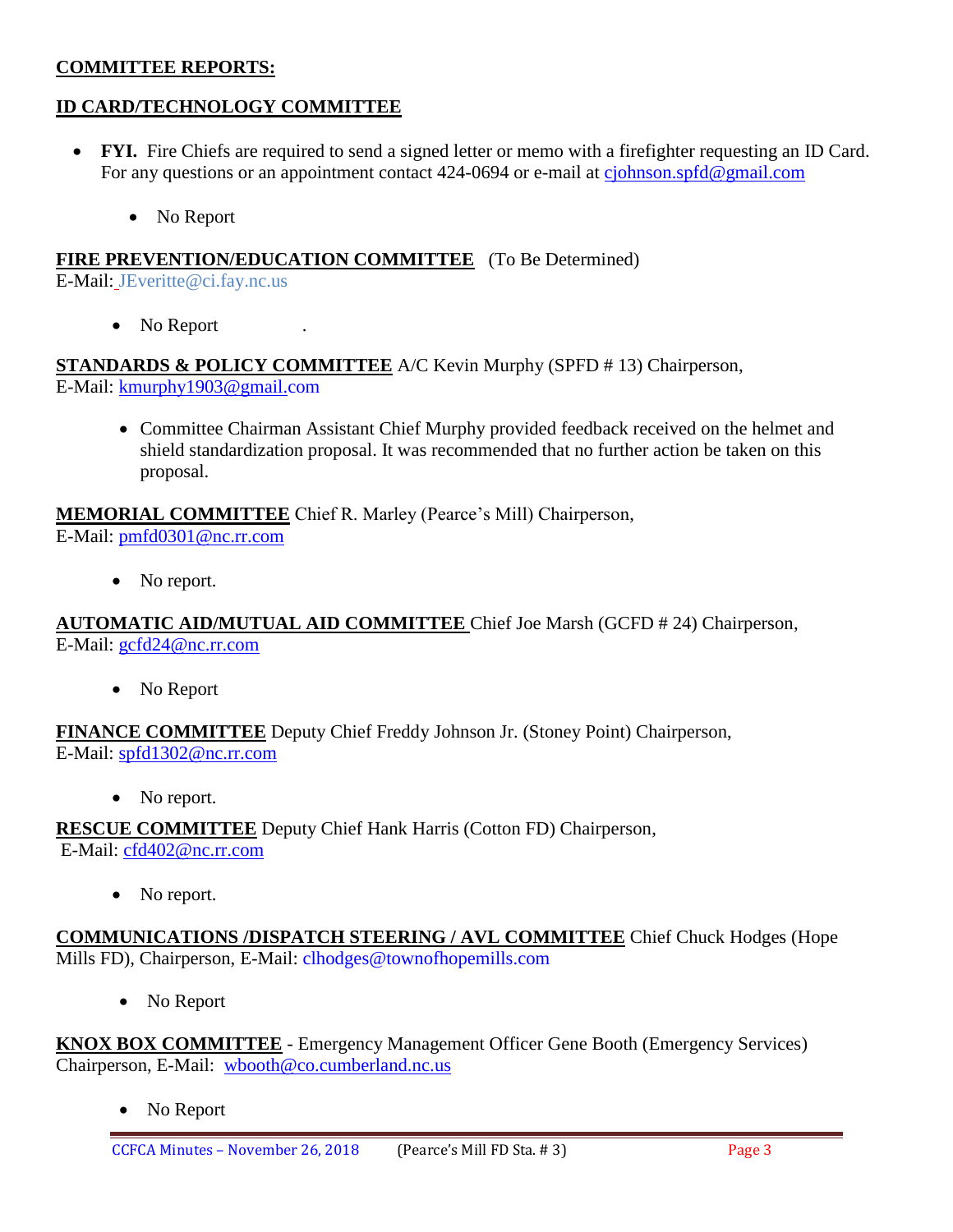**FIREHOUSE STEERING COMMITTEE** – Fire Chief T. J. McLamb (FFD) Chairperson,

E-Mail: [tmclamb@ci.fay.nc.us](mailto:tmclamb@ci.fay.nc.us)

• No Report

**NC WORKFORCE SOLUTION GRANT – COMMITTEE** – Fire Chief Justin Nobles (SVFD # 23) Chairperson. E-Mail: [Jnobles@stedmanfire.com](mailto:Jnobles@stedmanfire.com)

 Amber Moser distributed recruitment materials and requested all reporting requirements be turned in to Chief Nobles by the first of the month.

#### **ASSOCIATE MEMBERS REPORT**

**EMERGENCY SERVICES DIRECTOR/ ECC-911 (**Tracy Jackson **–** Interim Director), E-Mail: [tjackson@co.cumberland.nc.us](mailto:tjackson@co.cumberland.nc.us)

- ES Interim Director Tracy Jackson briefly updated the membership on the hiring process of the new Emergency Services Director.
- Emergency Management & Fire Marshal Gene Booth discussed the upcoming wet winter forecast as it was received from the NWS.
- 9-1-1 Supervisor Adam Johnson informed the membership that they have dispatcher job Vacancies.

**EMS DIRECTOR:** Brian Pearce, Director E-Mail: bpearce@capefearvalley.com

• No report.

**HAZMAT:** AC Robert Brinson, FFD - POC telephone for HAZMAT is 584-9550, E-Mail: [rbrinson@ci.fay.nc.us](mailto:rbrinson@ci.fay.nc.us)

• No report.

**FORESTRY DISTRICT** Craig Gottfried, County Ranger, E-Mail: [craig.gottfried@ncagr.gov](mailto:craig.gottfried@ncagr.gov)

• Ranger Gottfried reported that he has hired a seasonal smoke chaser but is down one staff member due to a medical situation. Anyone wishing wildland fire training, please let him know and he will work on scheduling a class.

**FTCC** Steve Drew, E-Mail: [drews@faytechcc.edu](mailto:drews@faytechcc.edu)

 Steve Drew briefed that some certification practical's will now have to be held at a training center to meet the new OSFM requirements. OSFM has requested that Counties update and train more personnel in the Wildland Fire Red Card Program. The numbers of card certified personnel is dwindling.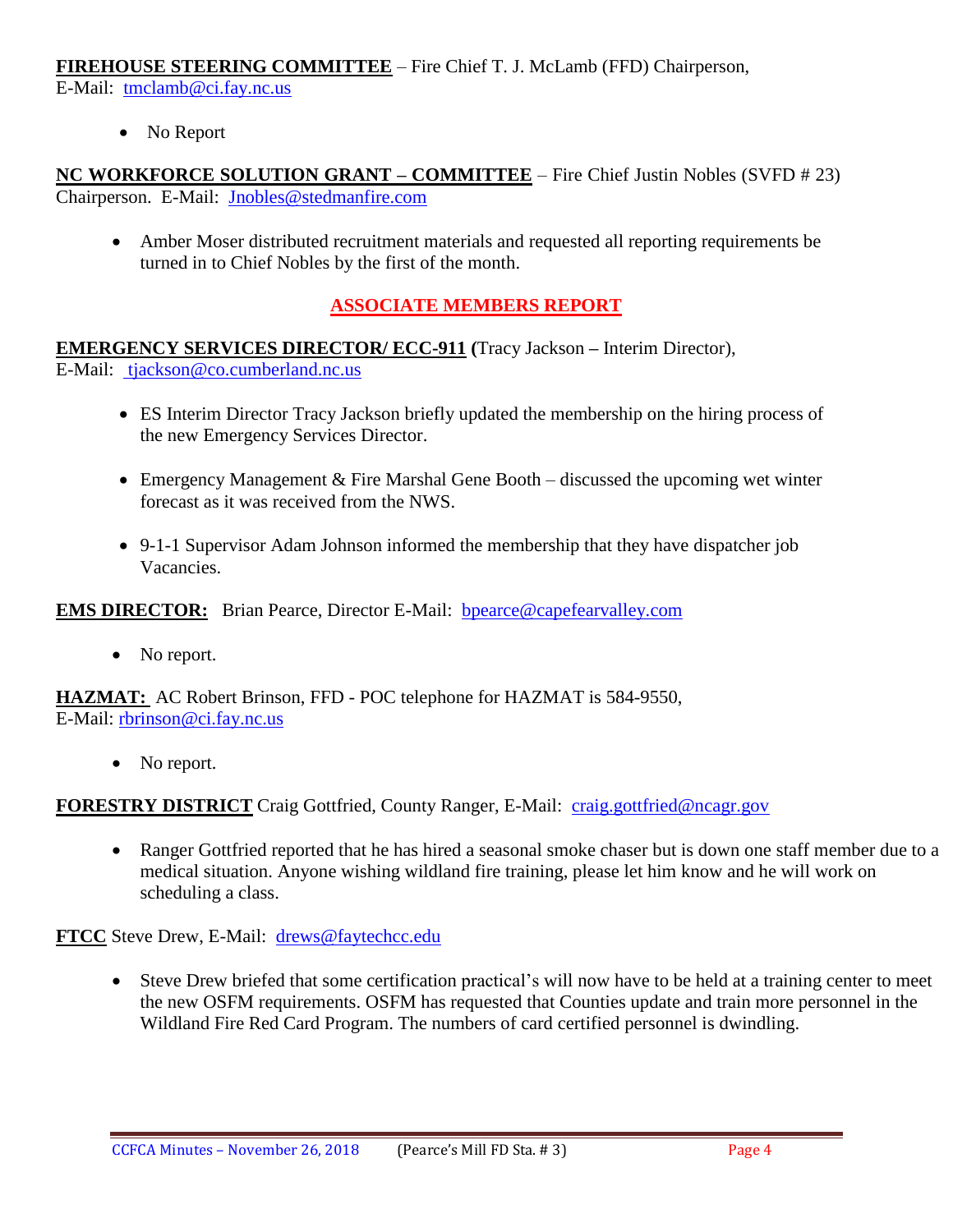#### **SHERIFF'S OFFICE** Sheriff Wright (Sr. Sgt. Steven Hodges – ATF)

• No report.

**NC HIGHWAY PATROL** – Major Freddy Johnson Jr. SHP Special Operations. E-Mail: [Freddy.johnson@ncdps.gov](mailto:Freddy.johnson@ncdps.gov) or Sergeant S. Johnson SHP Raleigh Training Center E-Mail [sean.johnson@ncdps.gov](mailto:sean.johnson@ncdps.gov)

• No report.

**FAYETTEVILLE POLICE –** Police Chief Gina Hawkins, Email [ghawkins@ci.fay.nc.us](mailto:ghawkins@ci.fay.nc.us) (Captain Jay Devane) [jdevane@ci.fay.nc.us](mailto:jdevane@ci.fay.nc.us)

• No report

**COUNTY MANAGERS OFFICE** – Assistant County Manager Tracy Jackson E-Mail: [tjackson@co.cumberland.nc.us](mailto:tjackson@co.cumberland.nc.us)

• No report.

#### **COUNTY COMMISSIONERS** Fire Commissioner Jimmy Keefe

• No report.

#### **FOR THE GOOD OF THE ASSOCIATION:**

• President Johnson announced that the American Red Cross donated about 120 cots to the association that are now available to our membership. He hopes to divide them evenly amongst all members. If you would like some, please let him know. He also reminded everyone to please be safe during the upcoming holiday season.

**ADJOURNMENT:** A motion was made to adjourn by Chief Thurmond and seconded by Chief Parrish. The meeting was adjourned at 2105 hours.

Respectfully Submitted By:

#### *Freddy l. Johnson Sr. Mark A. Melvin*

Freddy L. Johnson Sr., CFO Mark A. Melvin, CFO Fire Chief / President Fire Chief / Secretary

# **Enclosures - 1**

- 1. Roll call
- 2. New OSHA Medical Provider Information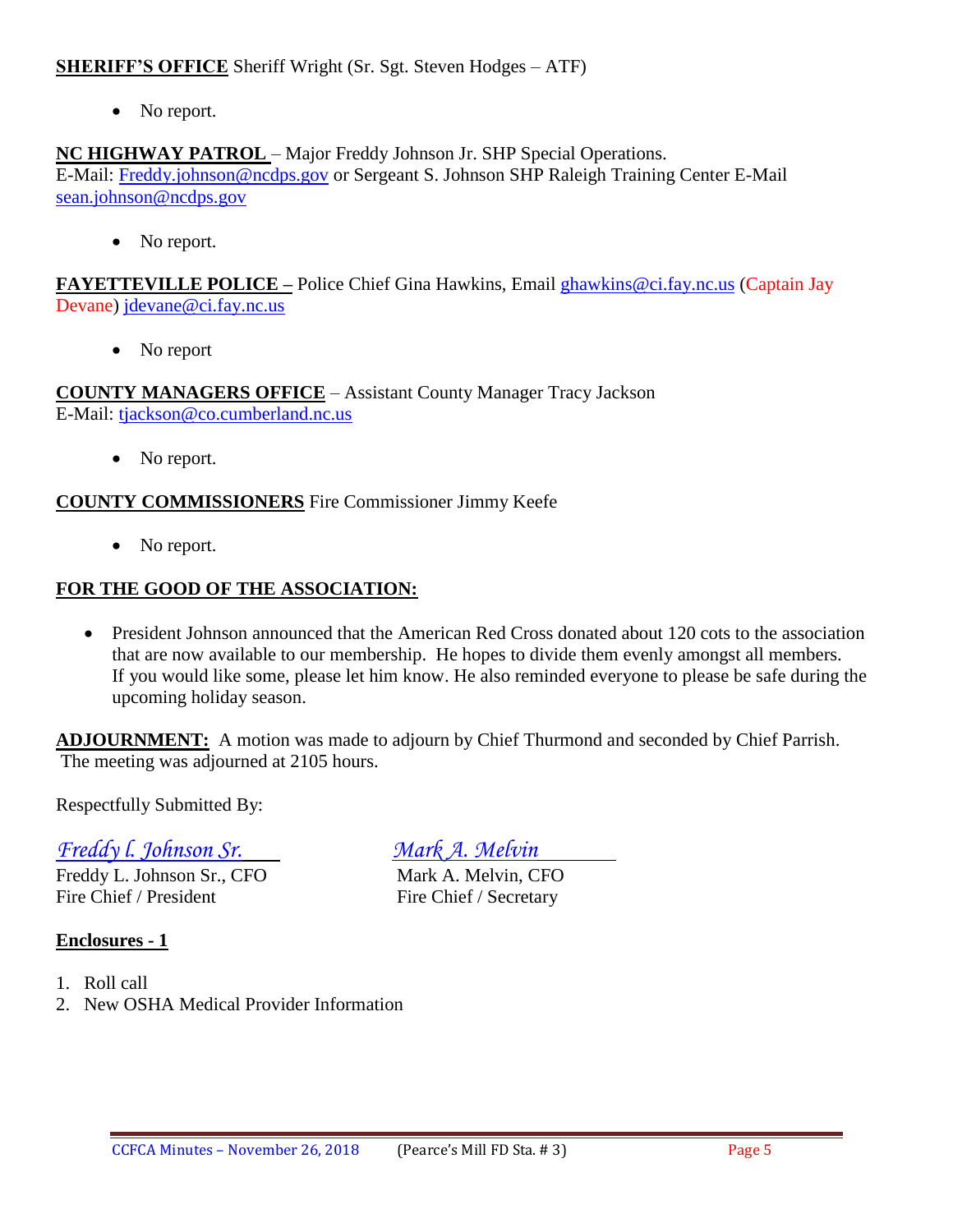# **CCFCA Monthly Attendance Roster**

|                 | <b>MEMBERS PRESENT</b><br>(19)                                                                         | 18                                             | 17                               | 17                         | 17                                                | 16                      | 18                            | 17                                  | 17                         | 15                               | 17                                  |                            |                     |
|-----------------|--------------------------------------------------------------------------------------------------------|------------------------------------------------|----------------------------------|----------------------------|---------------------------------------------------|-------------------------|-------------------------------|-------------------------------------|----------------------------|----------------------------------|-------------------------------------|----------------------------|---------------------|
|                 | <b>ASSOCIATES PRESENT (11)</b>                                                                         | 09                                             | 08                               | 08                         | 07                                                | 07                      | 07                            | 07                                  | 11                         | 05                               | 11                                  |                            |                     |
|                 | <b>CC Fire Chiefs</b><br><b>DEPARTMENTS</b><br>&<br><b>ORGANIZATION</b><br><b>Chief's Only Meeting</b> | PMFD<br>$\blacksquare$<br>$\infty$<br>22-JAN-1 | <b>SVFD-23</b><br>п<br>26-FEB-18 | BDVFD-26<br>т<br>26-MAR-18 | PMFD<br>$\blacksquare$<br><b>APR-18</b><br>$23 -$ | 윤<br>٠<br>21-MAY-18     | <b>FBFD</b><br>×<br>25-JUN-18 | PMFD<br>$\blacksquare$<br>23-JUL-18 | EVFD-01<br>-1<br>27-AUG-18 | <b>VVFD-02</b><br>т<br>24-SEP-18 | PMFD<br>$\blacksquare$<br>22-OCT-18 | PMFD-03<br>J.<br>26-NOV-18 | 17-DEC-18 - SHERIFF |
|                 | <b>MEMBERS</b>                                                                                         |                                                |                                  |                            |                                                   |                         |                               |                                     | <b>MEETING DATES</b>       |                                  |                                     |                            |                     |
| 01              | <b>BEAVER DAM STA 26 &amp; 27</b>                                                                      | P                                              | P                                | P                          | P                                                 | P                       | P                             | P                                   | P                          | P.                               | P                                   | P                          |                     |
| 02              | <b>BETHANY STA 12</b>                                                                                  | $\overline{P}$                                 | P                                | P                          | P                                                 | P                       | P                             | P                                   | P                          | P                                | P                                   | $\overline{P}$             |                     |
| 03              | <b>COTTON STA 4</b>                                                                                    | P                                              | P                                | P                          | P                                                 | P                       | P                             | P                                   | P                          | P                                | P                                   | P                          |                     |
| 04              | <b>CUMBERLAND ROAD STA 5</b>                                                                           | $\overline{P}$                                 | P                                | P                          | P                                                 | P                       | P                             | P                                   | P                          | $\overline{P}$                   | P                                   | $\overline{P}$             |                     |
| 05              | <b>EASTOVER STA1</b>                                                                                   | P                                              | P                                | $\overline{P}$             | P                                                 | P                       | P                             | P                                   | P                          | P                                | P                                   | $\overline{P}$             |                     |
| 06              | <b>EMS EMERGENCY MED SVC</b>                                                                           | $\overline{P}$                                 | P                                | A                          | $\overline{P}$                                    | $\mathbf{A}$            | $\overline{A}$                | A                                   | P                          | A                                | A                                   | $\mathbf{A}% _{0}$         |                     |
| 07              | <b>FAYETTEVILLE FIRE DEPT</b>                                                                          | $\overline{P}$                                 | P                                | P                          | $\overline{P}$                                    | P                       | P                             | P                                   | P                          | P                                | P                                   | $\overline{P}$             |                     |
| 08              | <b>FORT BRAGG FIRE DEPT</b>                                                                            | $\overline{P}$                                 | P                                | P                          | $\overline{P}$                                    | $\overline{P}$          | P                             | E                                   | Ε                          | Ε                                | E                                   | $\overline{P}$             |                     |
| 09              | <b>GODWIN - FALCON STA 17</b>                                                                          | P                                              | P                                | $\overline{P}$             | $\overline{P}$                                    | $\overline{P}$          | $\overline{P}$                | P                                   | P                          | P                                | P                                   | $\overline{P}$             |                     |
| 10              | <b>GRAYS CREEK STA 18</b>                                                                              | P                                              | P                                | $\overline{P}$             | $\overline{P}$                                    | $\overline{P}$          | P                             | P                                   | P                          | P                                | P                                   | $\overline{P}$             |                     |
| 11              | <b>GRAYS CREEK STA 24</b>                                                                              | A                                              | P                                | A                          | A                                                 | $\overline{\mathbf{P}}$ | $\overline{P}$                | P                                   | P                          | $\overline{P}$                   | $\overline{P}$                      | P                          |                     |
| 12              | <b>HOPE MILLS STA 21</b>                                                                               | Е                                              | Е                                | P                          | A                                                 | $\overline{P}$          | $\overline{P}$                | P                                   | E                          | Е                                | A                                   | A                          |                     |
| 13              | <b>PEARCE'S MILL STA 3</b>                                                                             | P                                              | P                                | P                          | P                                                 | P                       | P                             | P                                   | P                          | P                                | P                                   | $\overline{P}$             |                     |
| 14              | <b>SPRING LAKE STA 22</b>                                                                              | $\overline{P}$                                 | A                                | P                          | P                                                 | $\overline{P}$          | $\overline{P}$                | $\overline{\mathsf{P}}$             | P                          | P                                | A                                   | $\overline{P}$             |                     |
| 15              | <b>STEDMAN STA 23</b>                                                                                  | P                                              | P                                | P                          | P                                                 | $\overline{P}$          | P                             | $\overline{P}$                      | P                          | P                                | P                                   | $\overline{P}$             |                     |
| 16              | <b>STONEY POINT STA 13 &amp; 19</b>                                                                    | P                                              | P                                | P                          | P                                                 | $\overline{P}$          | P                             | P                                   | P                          | P                                | P                                   | $\overline{P}$             |                     |
| 17              | <b>VANDER STA 2 &amp; 8</b>                                                                            | $\overline{P}$                                 | P                                | P                          | $\overline{P}$                                    | P                       | P                             | P                                   | P                          | P                                | P                                   | $\overline{P}$             |                     |
| 18              | <b>WADE STA 16</b>                                                                                     | P                                              | P                                | P                          | P                                                 | P                       | P                             | P                                   | P                          | $\overline{P}$                   | P                                   | $\overline{P}$             |                     |
| 19              | <b>WESTAREA STA 15-20 &amp; 25</b>                                                                     | P                                              | P                                | $\overline{P}$             | $\overline{P}$                                    | E                       | $\overline{P}$                | P                                   | P                          | P                                | P                                   | $\overline{P}$             |                     |
|                 |                                                                                                        |                                                |                                  |                            | <b>ASSOCIATE MEMBERS</b>                          |                         |                               |                                     |                            |                                  |                                     |                            |                     |
| 01              | <b>FORT BRAGG EMS</b>                                                                                  | A                                              |                                  | P.                         | P                                                 | A                       | P                             | A                                   | P                          | A                                |                                     | ${\bf P}$                  |                     |
| 02 <sub>2</sub> | <b>CC EMERGENCY SERVICES</b>                                                                           | P                                              | Ρ                                | Р                          | Р                                                 | $\bf{E}$                | P                             | Р                                   | P                          | Р                                | P                                   | P                          |                     |
| 03              | <b>COUNTY COMMISSIONERS</b>                                                                            | E                                              | P                                | P                          | A                                                 | P                       | P                             | $\overline{\mathbf{P}}$             | P                          | P                                | A                                   | P                          |                     |
| 04              | <b>COUNTY MANAGERS OFFICE</b>                                                                          | P                                              | P                                | P                          | P                                                 | P                       | P                             | P                                   | P                          | P                                | P                                   | P                          |                     |
| 05              | <b>FORESTRY</b>                                                                                        | P                                              | P                                | P                          | A                                                 | $\mathbf{A}$            | P                             | P                                   | P                          | P                                | A                                   | P                          |                     |
| 06              | <b>FTCC</b>                                                                                            | P                                              | P                                | P                          | P                                                 | P                       | P                             | P                                   | P                          | $\mathbf{P}$                     | $\mathbf{P}$                        | P                          |                     |
| 07              | <b>HAZMAT</b>                                                                                          | A                                              | P                                | P                          | A                                                 | P                       | P                             | P                                   | P                          | A                                | A                                   | P                          |                     |
| 08              | <b>HIGHWAY PATROL</b>                                                                                  | P                                              | P                                | P                          | P                                                 | P                       | P                             | P                                   | P                          | P                                | $\mathbf{P}$                        | $\overline{P}$             |                     |
| 09              | <b>SHERIFF'S OFFICE</b>                                                                                | $\overline{P}$                                 | P                                | P                          | E                                                 | P                       | $\mathbf{P}$                  | A                                   | $\mathbf{P}$               | P                                | A                                   | $\mathbf{P}$               |                     |
| 10              | <b>FAYETTEVILLE POLICE</b>                                                                             |                                                |                                  |                            |                                                   |                         |                               |                                     | $\mathbf{P}$               | P                                | A                                   | $\mathbf{P}$               |                     |
| 11              | <b>RETIRED FIRE CHIEFS</b>                                                                             | P                                              | A                                | P                          | A                                                 | P                       | P                             | A                                   | P                          | P                                | A                                   | P                          |                     |

## **Enclosure # 1**

**Special Notes**:

*CODES:* (P) – Present (A)-Absent (E) – Excused